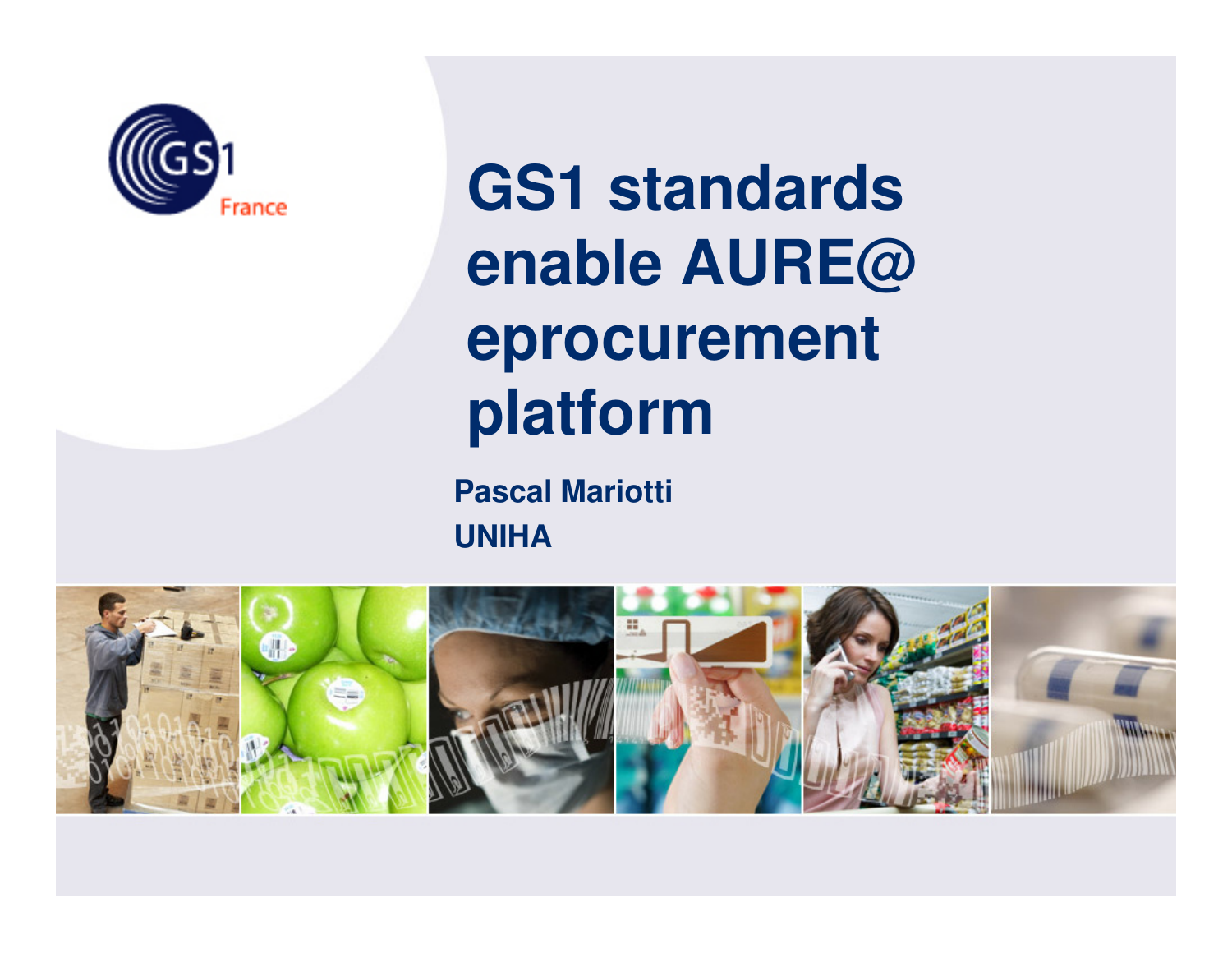

- $\triangleright$  Network of 54 Hospitals 32 university hospitals and  $\binom{22}{10}$ 22 very big hospitals, founded in 2006
- $\triangleright$  Constituting 45 % of public purchases, and 25 % for public and private beamitals public and private hospitals
- A total spending for purchases of about 7.5 billions  $\epsilon$ <br>(without buildings) and a terget of 3 billions 6 of (without buildings) and a target of 3 billions  $\epsilon$  of common purchases in 2012
- A turnover of 815 M $\epsilon$  in 2008 (third year of the project) and a target of 1.2 billions  $\epsilon$  in 2009

 $\triangleright$  Progressively, the need of a common data system, including eprocurement templates and data basis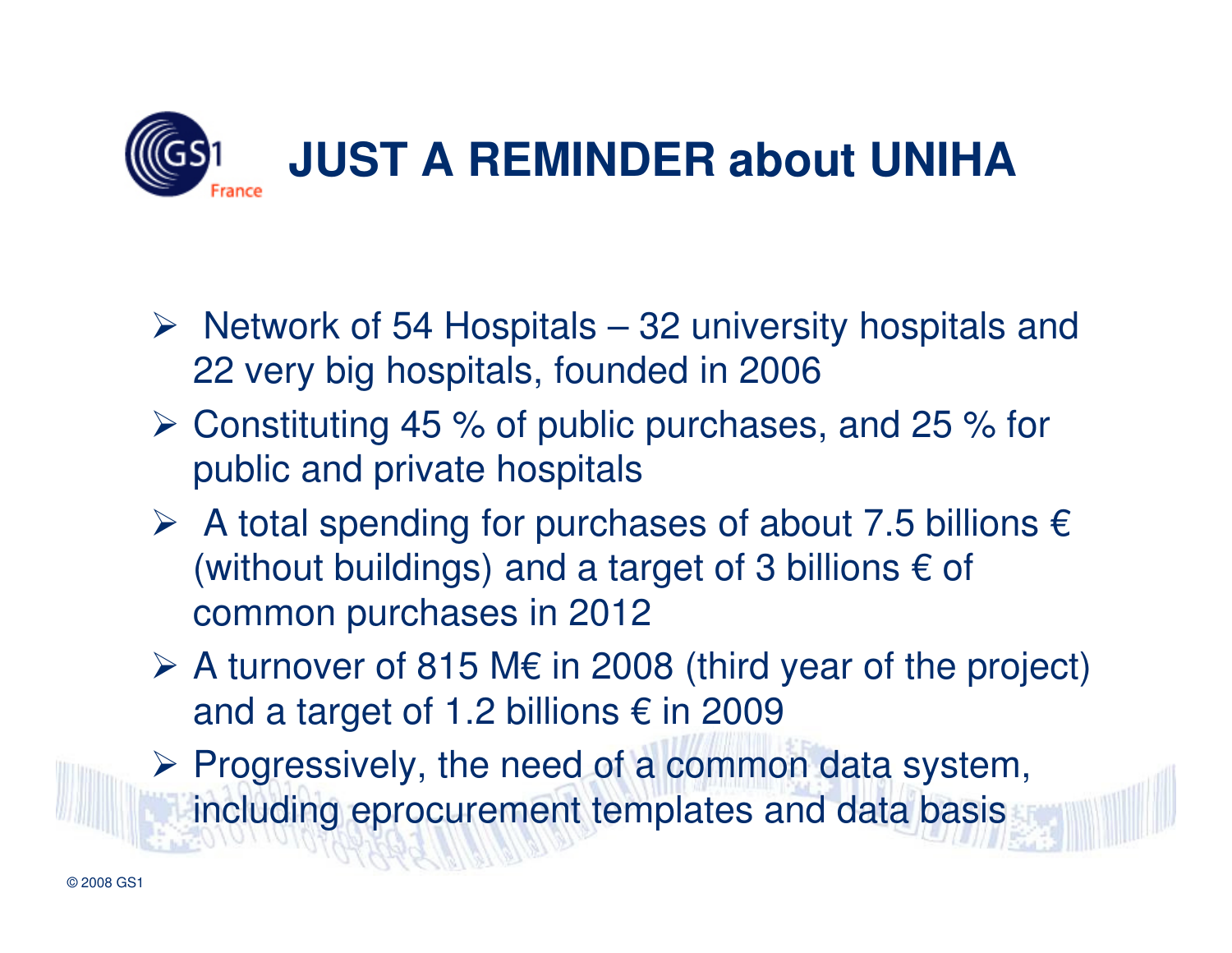

- A group of 19 hospitals (17 UH), all members of UNIHA
- The solution has been operative since June 2006 and is now<br>deployed in 12 University Hospitals deployed in 12 University Hospitals
- Concerning the first 10 hospitals, 7000 orders per month at the code of 2008 for a total of 5 ME, A target of 30,000 orders end of 2008 for a total of 5 M€. A target of 30 000 orders
- ← A process including supplies directly from medical care units,<br>with electronic directories and delegated budgets, orders with electronic directories and delegated budgets, orders, deliveries and bills (See the next diagram)
- ← Next Monday, hospital managers will have to make the decision to engage the e-payment process or not (See to decision to engage the e-payment process or not (See the both diagrams after)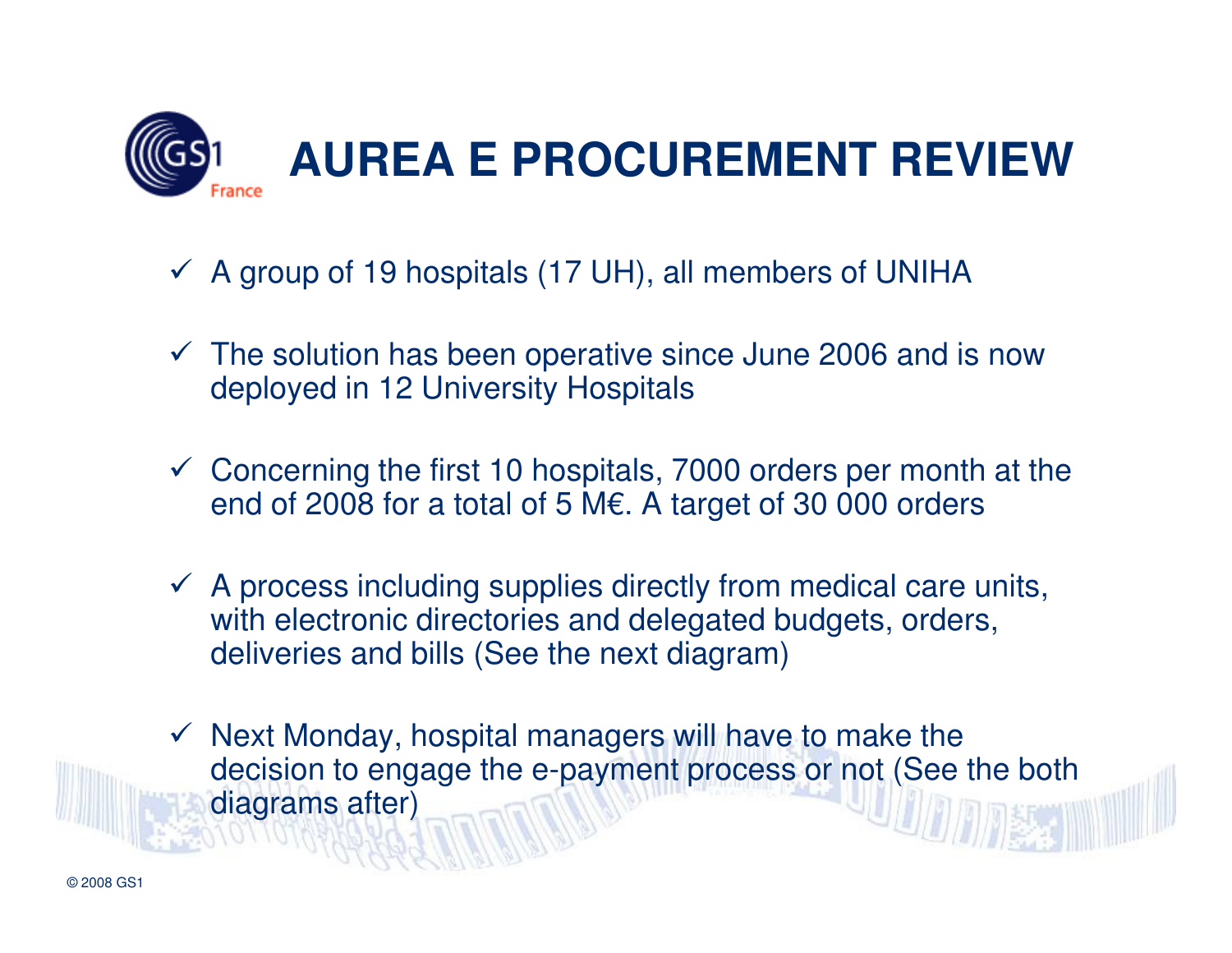

## **Number of orders via AUREA**





© 2008 GS1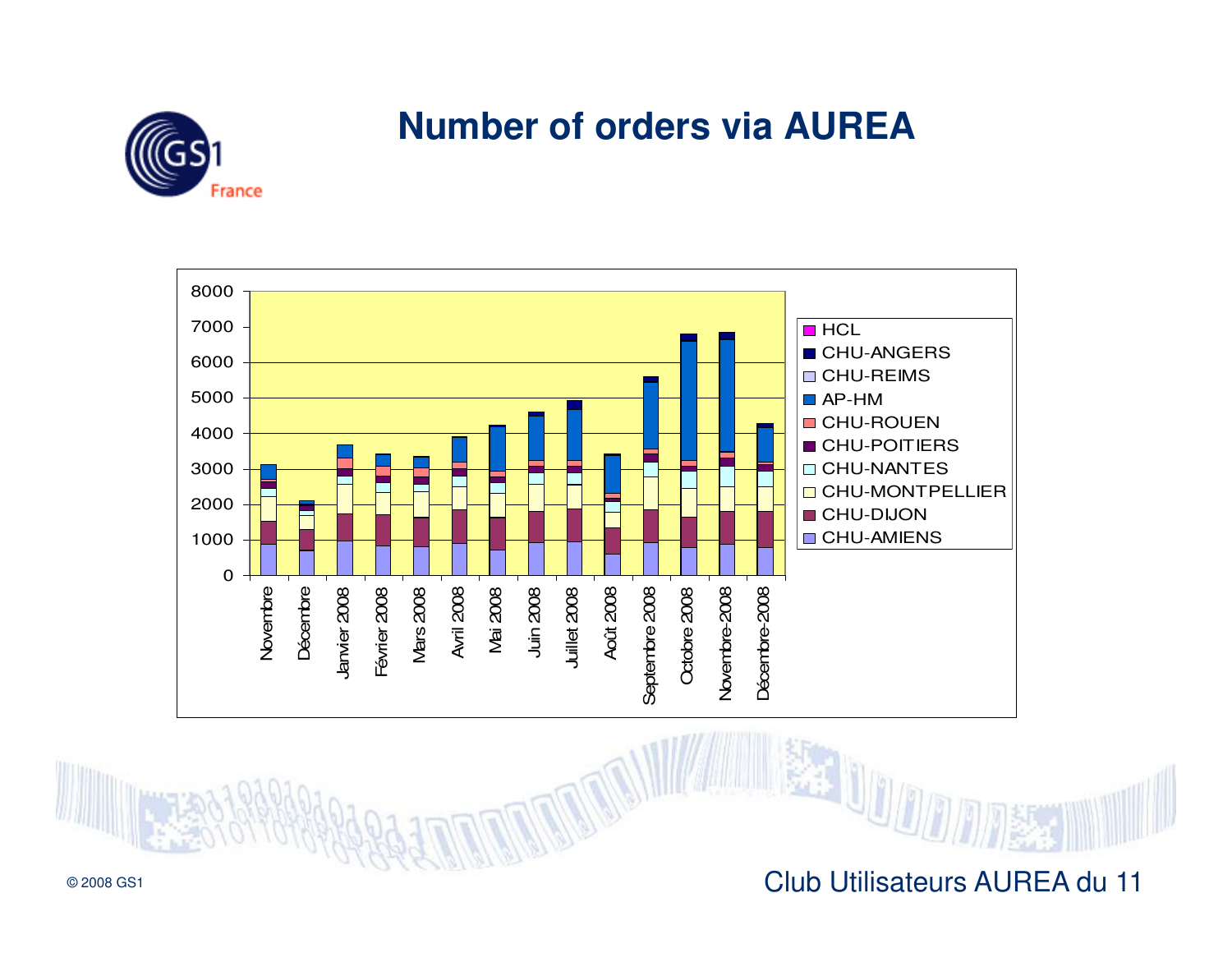

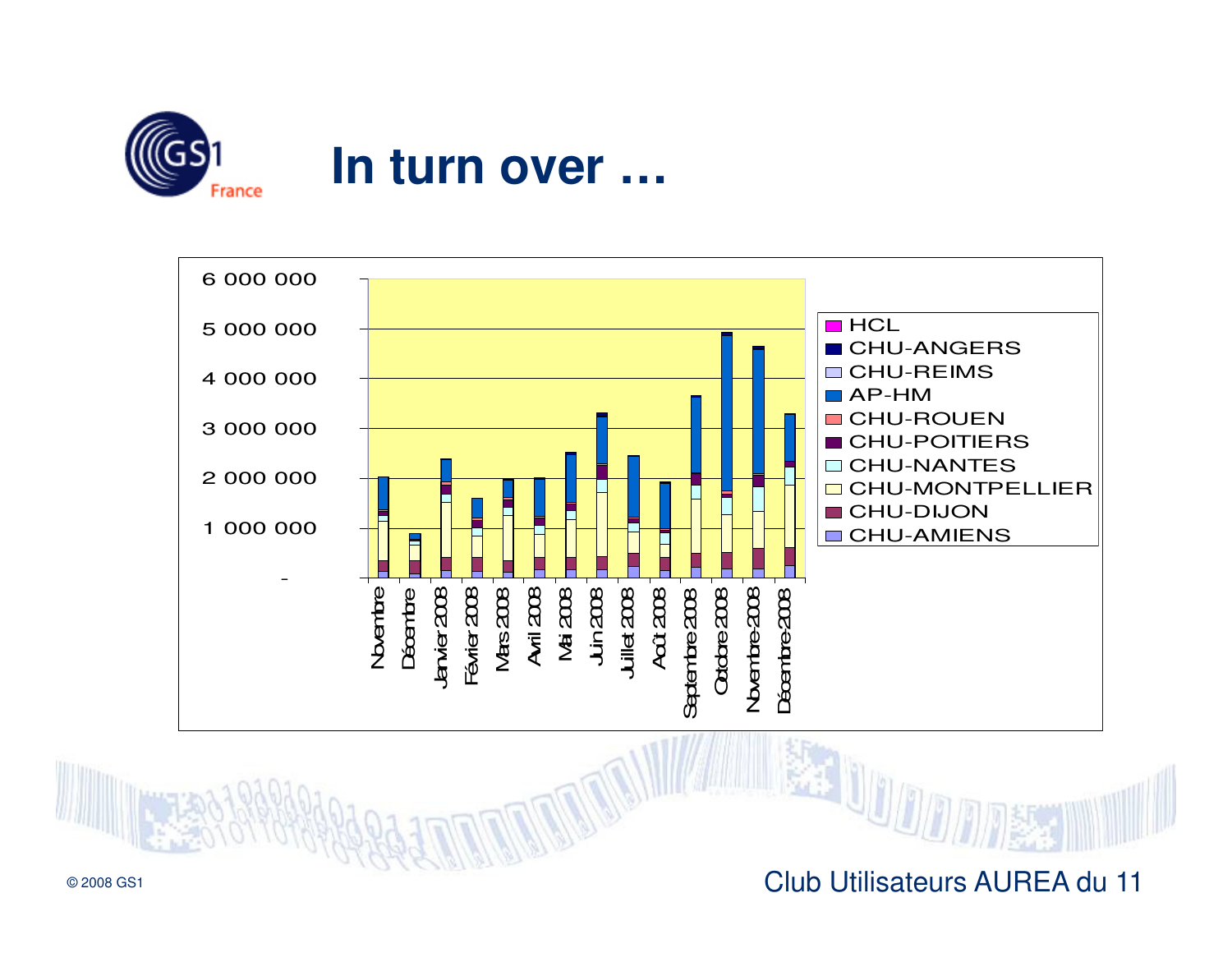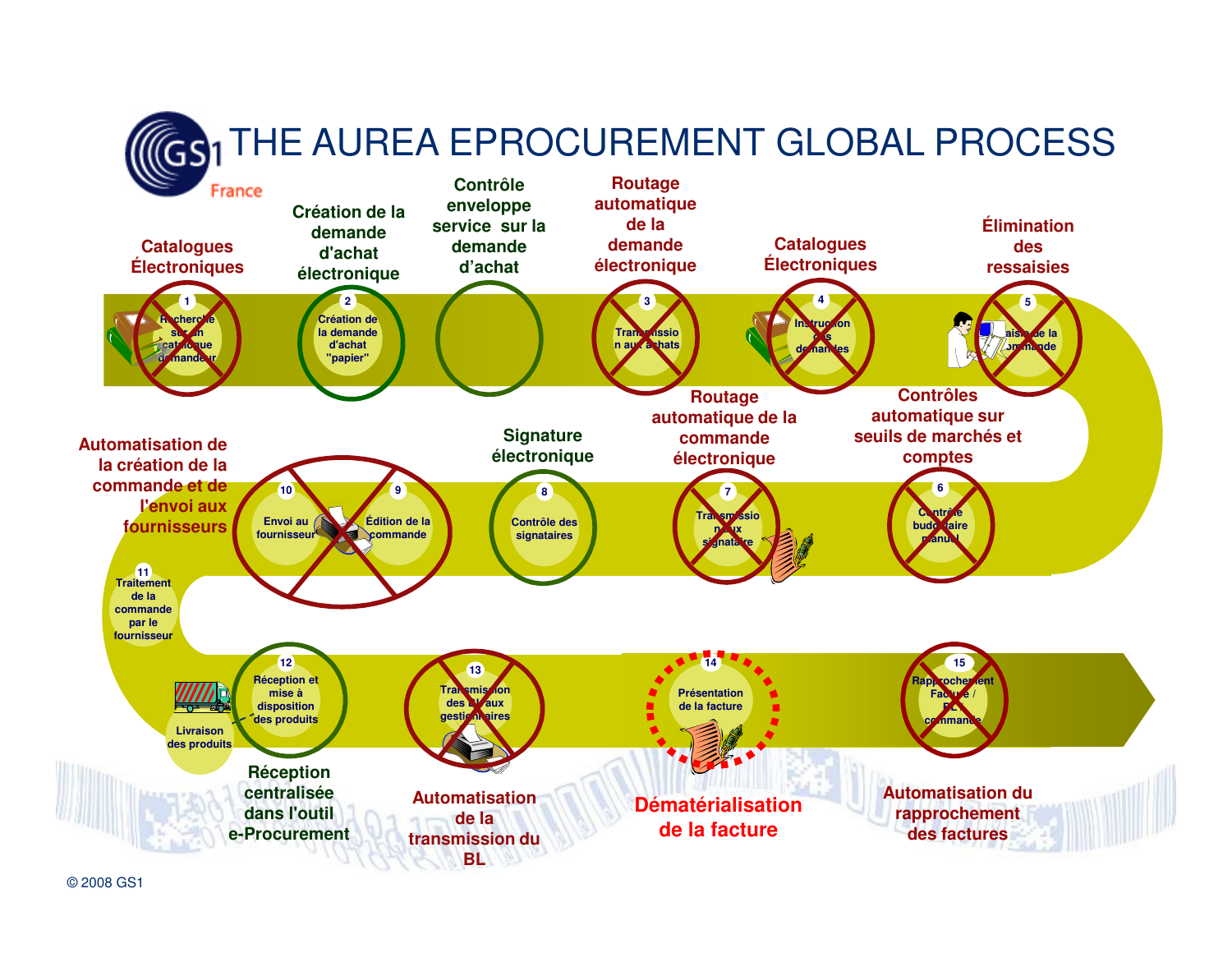



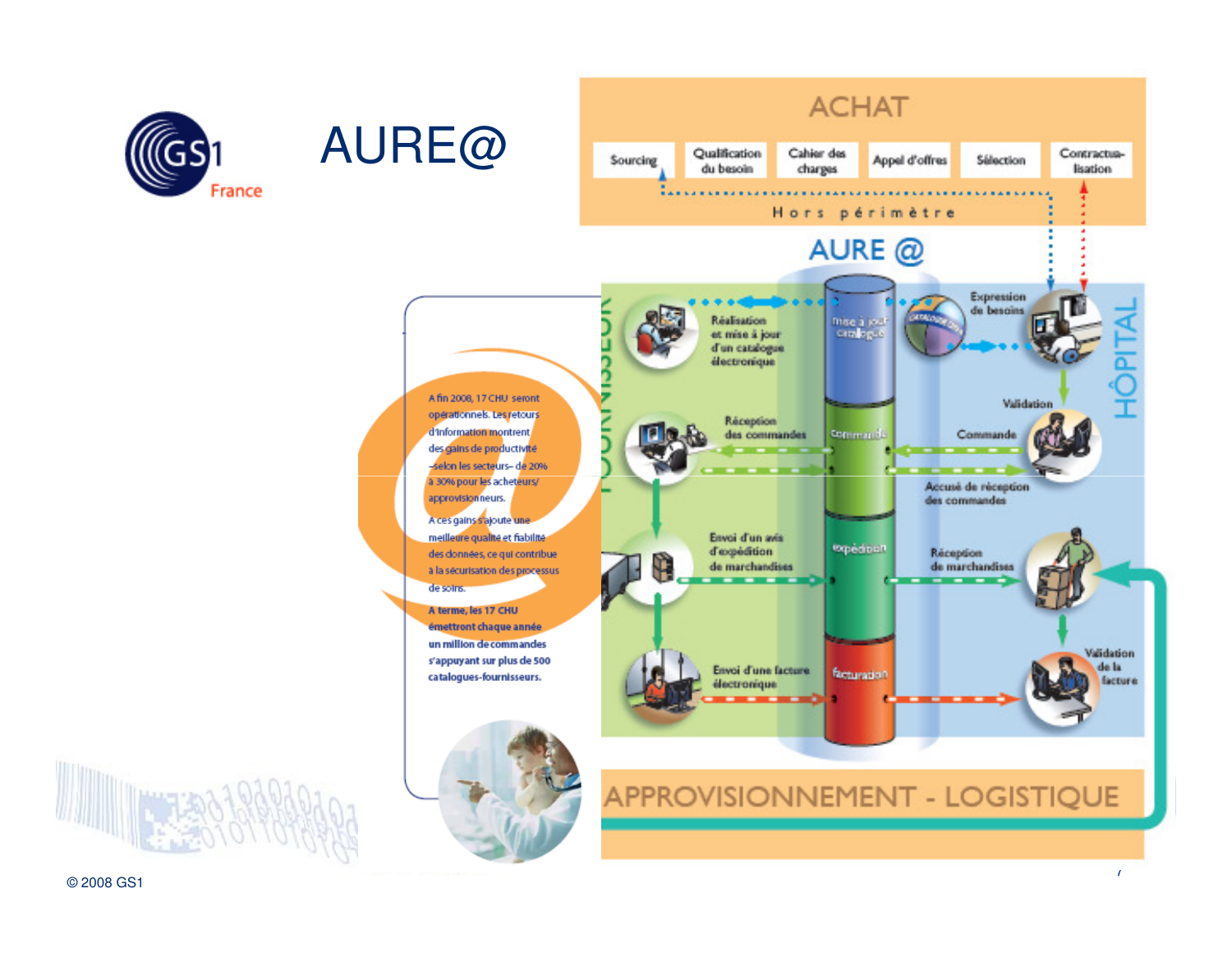

### **AUREA E – PAYMENT… A PROJECT FOR 2009 – 2010!**



© 2008 GS1**A system of references and standards, shared between Hospitals and suppliers, through common electronic directories, is a first condition to succeed in the matching of orders, deliveries and bills, without too many errors and rejections. Then it is also the condition for productivity and time limits under control!**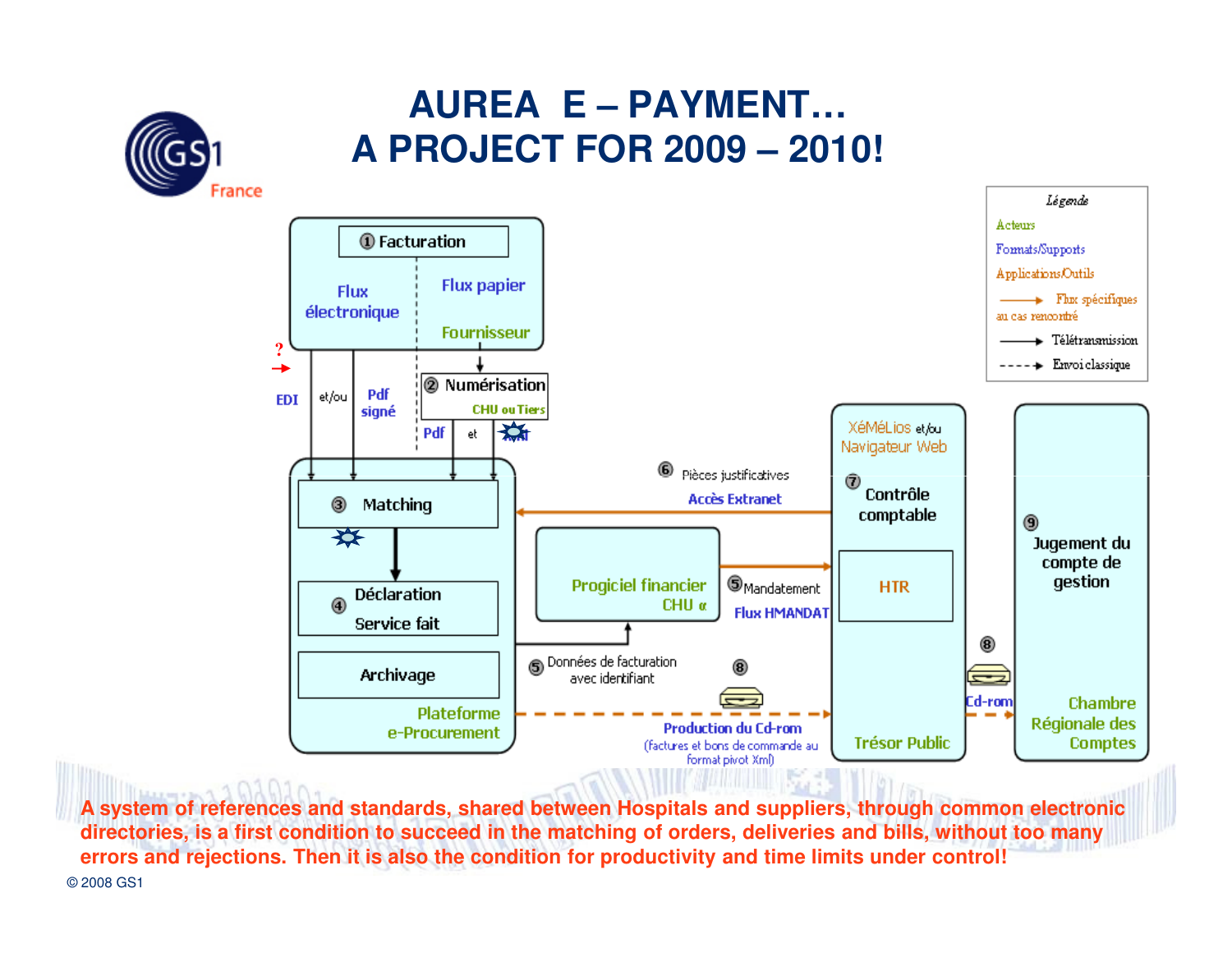

## **More than 100 directories are now available...**

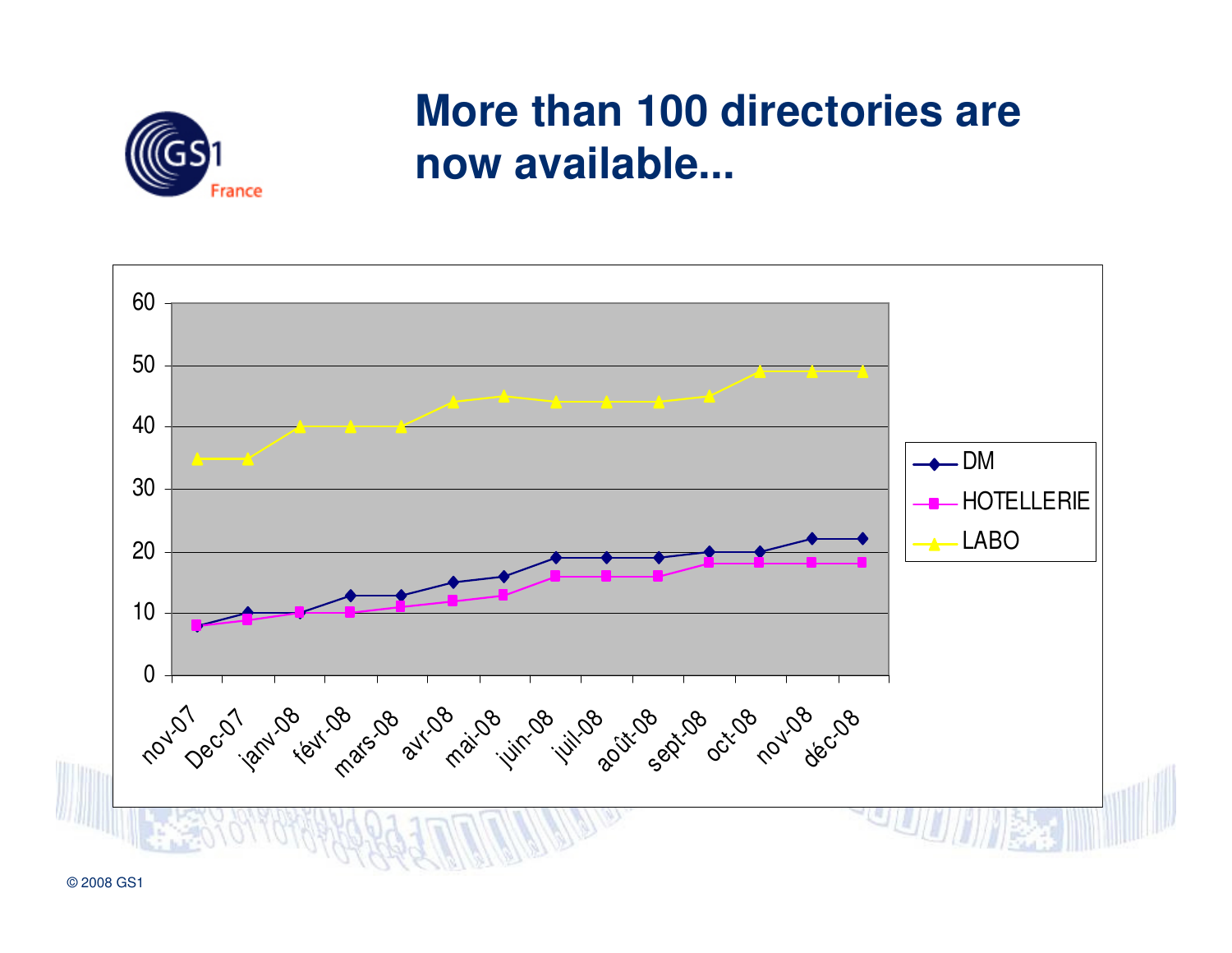

# **DM Catalogues in AUREA**

| <b>Existing</b>                                                                                                                                                                                                                                                                                 | Soon available                                         | In creation                                             |
|-------------------------------------------------------------------------------------------------------------------------------------------------------------------------------------------------------------------------------------------------------------------------------------------------|--------------------------------------------------------|---------------------------------------------------------|
| - ASEPT IN MED<br>- ASSUT EUROPE<br>- BARD FRANCE<br>- B BRAUN<br>- BECTON DICKINSON<br>- CARDINAL HEALTH<br>- ETHICON<br>- HARTMANN<br>- INTERSURGICAL<br>- KCI MEDICAL<br>- MEDISPORT<br>- POLYSEM<br>- SENDAL FRANCE<br>- SMITH & NEPHEW<br>- STRYKER FRANCE<br>- TETRA MEDICAL<br>- THUASNE | - ANSELL<br>- COVIDIEN<br>- PETERS<br>- SMITHS MEDICAL | - CHIRURGIE OUEST<br>- DIDACTIC<br>- LOHMANN<br>- VYGON |
| $\Rightarrow$ 7000 références<br>$\Rightarrow$ oct.2008                                                                                                                                                                                                                                         |                                                        |                                                         |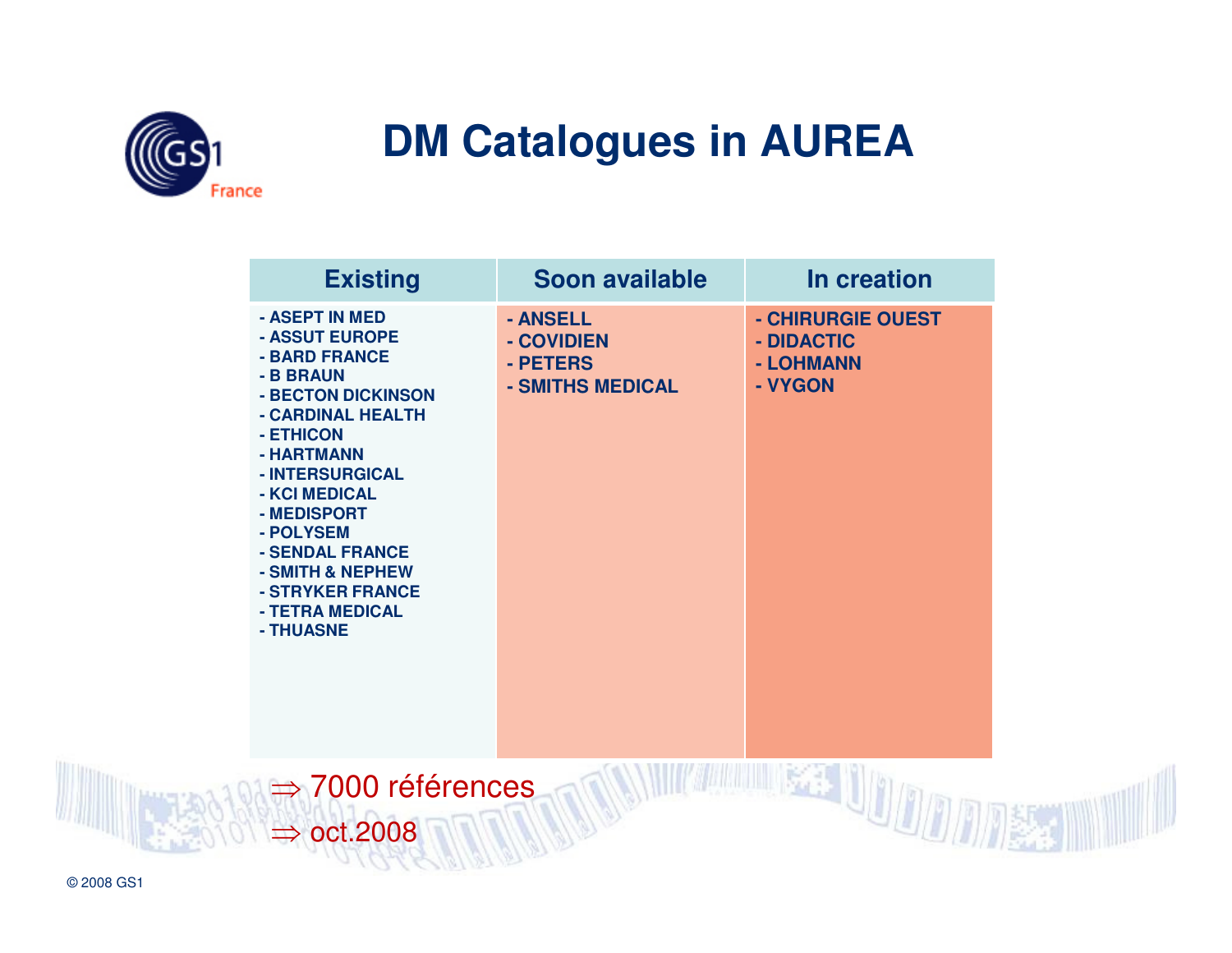

#### Interconnected with Diag Direct

| Existing                                                                                                                                                                                                                                             | Soon available                                                                                                                                        | In creation                                                                                                                                              |
|------------------------------------------------------------------------------------------------------------------------------------------------------------------------------------------------------------------------------------------------------|-------------------------------------------------------------------------------------------------------------------------------------------------------|----------------------------------------------------------------------------------------------------------------------------------------------------------|
| Abbott<br><b>Becton Dickinson</b><br><b>Biomerieux</b><br><b>Bio Rad</b><br><b>CML</b><br>Dade_Behring<br>Dominique Dutscher<br><b>DPC</b><br>Fumouze<br><b>Horiba ABX</b><br>Ozyme<br>Oxoid<br>Promega<br>Qiagen<br>Roche_diagnostics<br><b>VWR</b> | <b>AES</b> laboratoire<br><b>Beckman Coulter</b><br><b>Elvetec</b><br>I <sub>2</sub> A<br><b>Olympus</b><br><b>Siemens</b><br><b>Stago</b><br>Ventana | <b>APPLERA France</b><br><b>BAYER HEALTHCARE</b><br><b>FISHER BIOBLOCK</b><br><b>SCIENTIFIC</b><br><b>INVITROGEN</b><br><b>MWG FRANC</b><br><b>SIGMA</b> |

=> 100 000 références

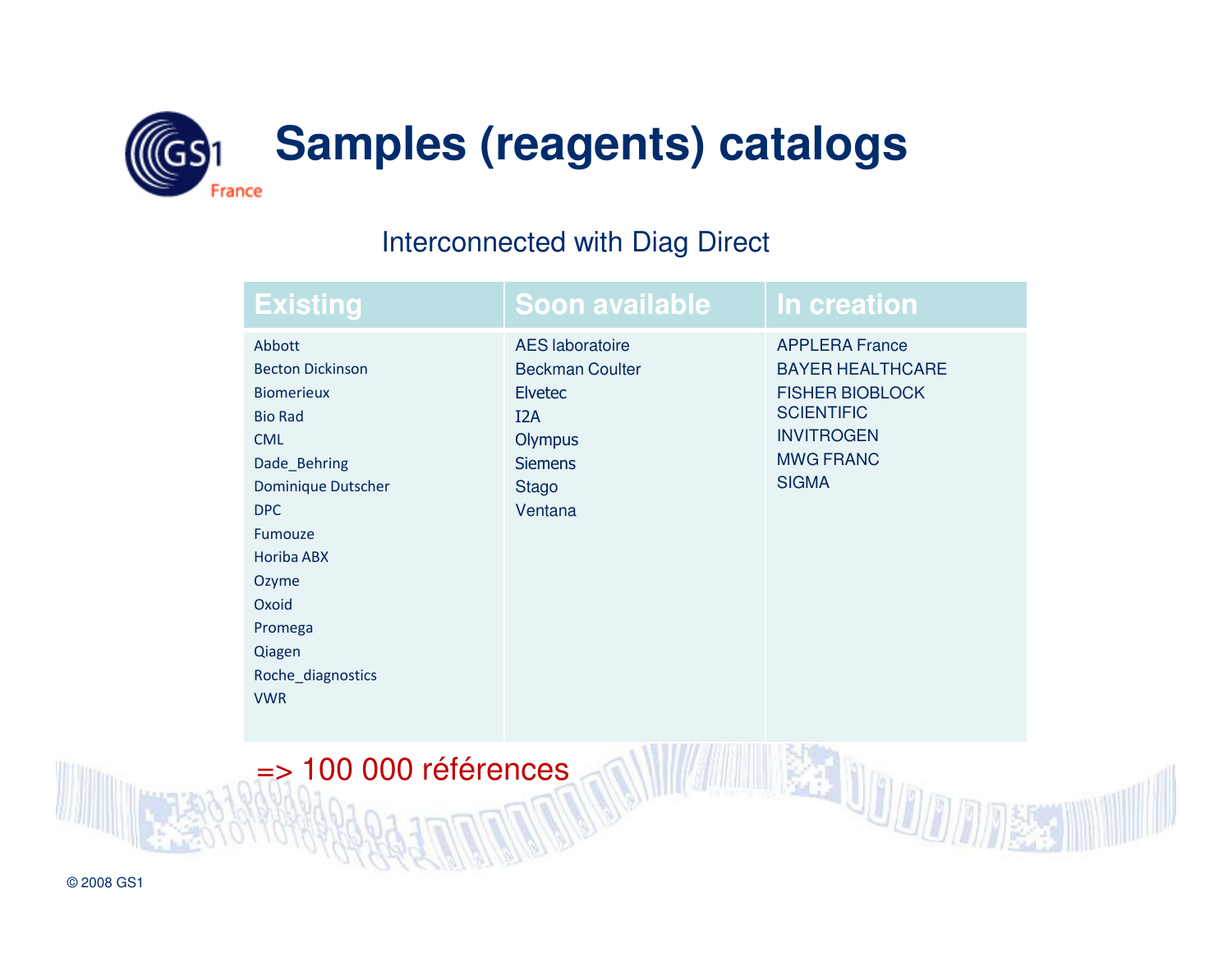

- **AUREA has been a first motive for adopting in 2006 a common system of references and standards, shared with our suppliers**
- **UNIHA board has made the choice of GS1 standards for codification in April 2006. Same decision in July with the general managers of all the HU**
- $\checkmark$  **In 2006 – 2007, choice by the French High Authority of Health (H.A.S) of GS1 standards as the only codification standard for drug traceability, from industrials to patients**
- $\sqrt{ }$  **In 2007, concerning "GDL", important work by GS1 Healthcare in France about the AUREA template, with recommendations to join completely and insure the standard**
- $\checkmark$  **Next Monday, after the report of the last three years, the decision by the board to change the common template in order to comply with the international standard GDSN**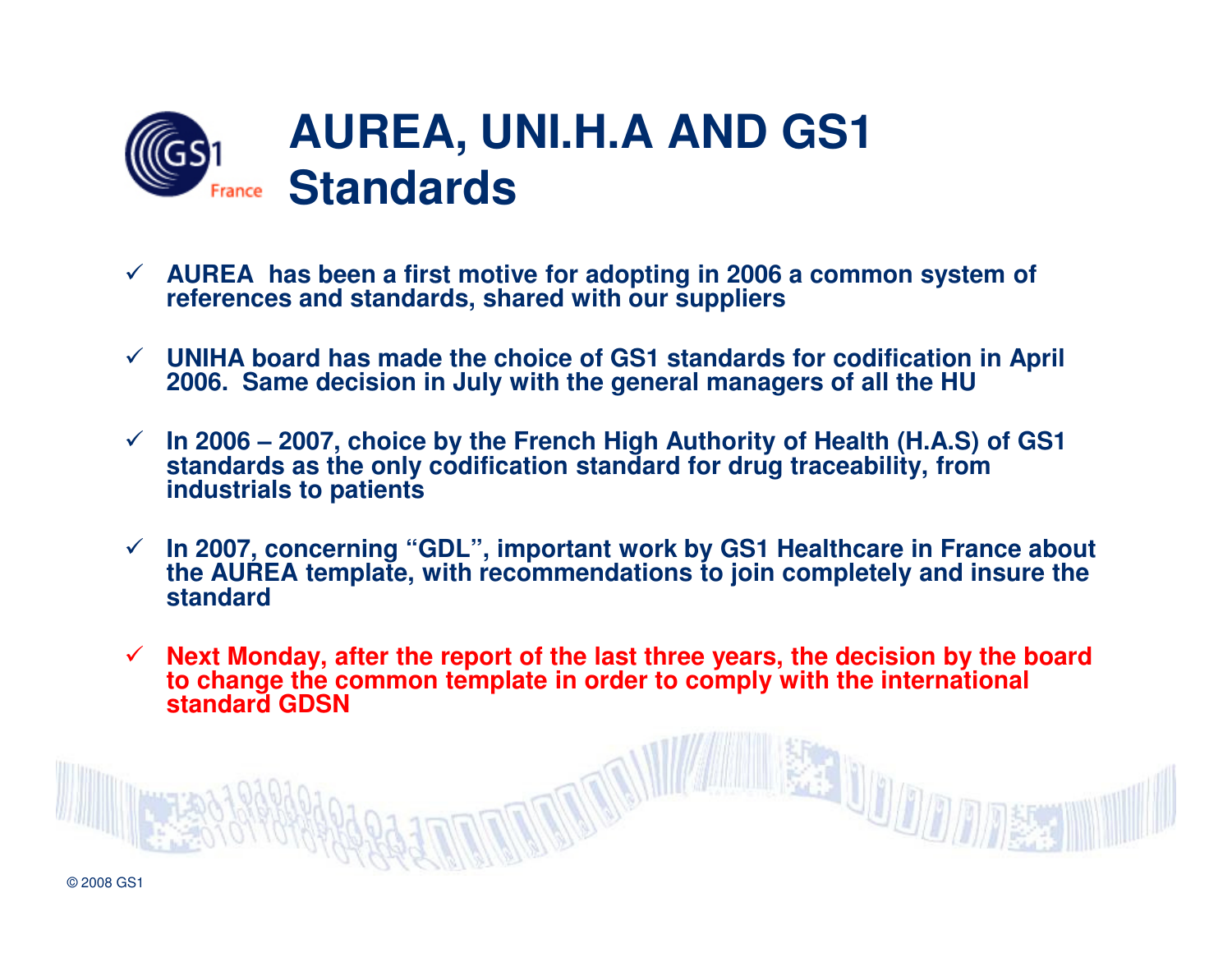

- **At the beginning, a target focused on traceability and tracking**
- **With common purchases, a change of prospect, now wider and more ambitious:**
- $\sqrt{ }$  **No French hospital has a real and complete purchasing and logistic data system**
- **A few number working about ERP project, but still focused on the hospital**
- $\checkmark$  **But, with common purchases between hospitals and partnership ways with suppliers like AUREA, the view can no longer be the same**
- $\checkmark$  **Idea of a specific purchasing and logistic data basis, partly managed by each hospital, partly common to the network, and opened to exchanges and partnership management with suppliers**